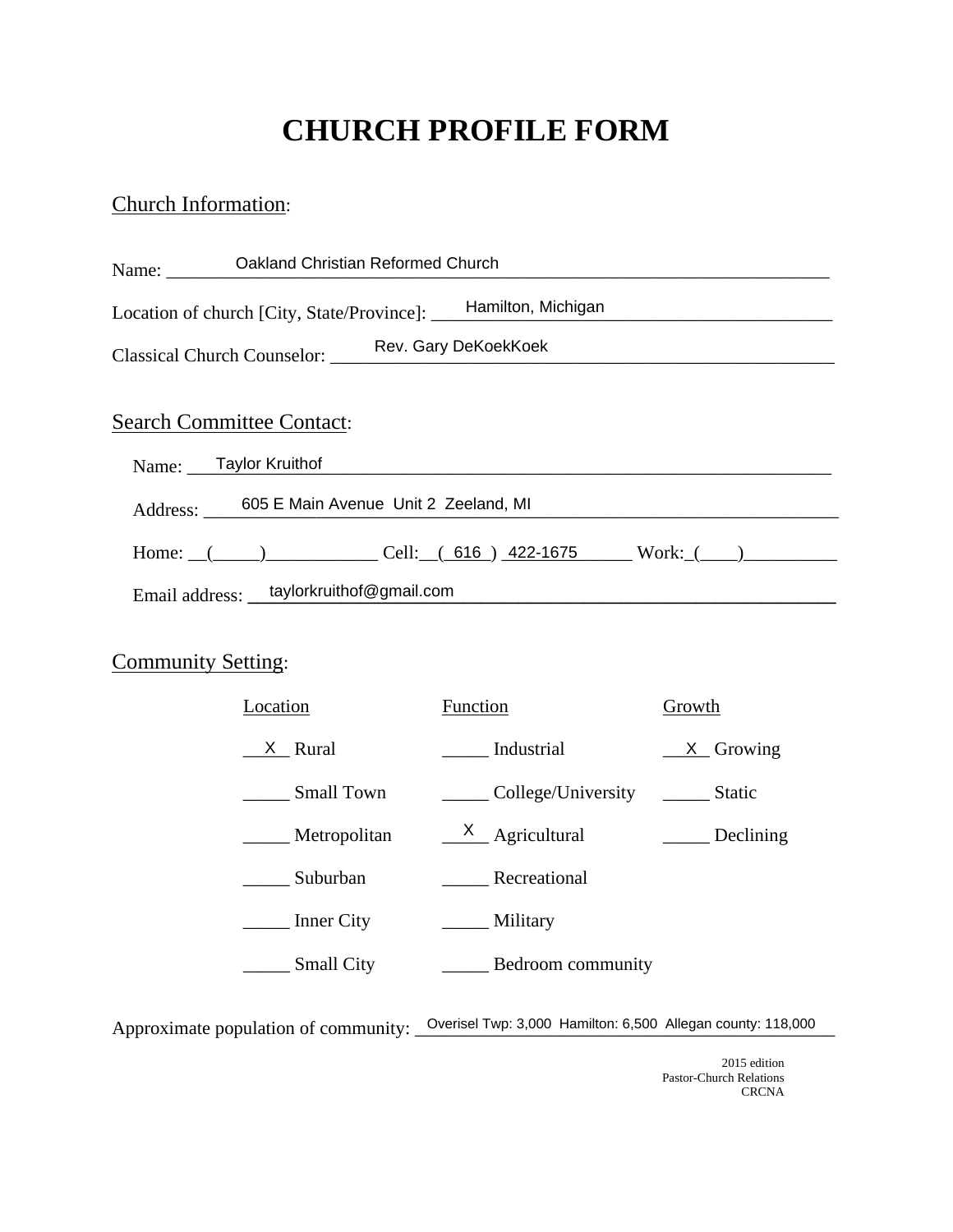# Church Profile:

| We are open to:                                                                                           |                                                                                                 |
|-----------------------------------------------------------------------------------------------------------|-------------------------------------------------------------------------------------------------|
| Male and Female pastors $\Box$                                                                            |                                                                                                 |
| Female pastors only                                                                                       |                                                                                                 |
| Male pastors only<br>$\mathbb{E}$                                                                         |                                                                                                 |
| List all staff positions: Pastor, Administrative Assistant, Custodians, Church Accountant                 |                                                                                                 |
| Position Available: Pastor Pastor Date of vacancy: Sept. 2020                                             |                                                                                                 |
| General position description: Sole Pastor: Primarily in the roles of Preaching the Gospel & Pastoral Care |                                                                                                 |
| Full-time or Part-time [F or P]: Full Time                                                                |                                                                                                 |
| Bi-vocational position [Y or N]: ____                                                                     | $\frac{1}{2}$                                                                                   |
| Number of years preferred of ministry experience of potential candidate: no preference                    |                                                                                                 |
| Required languages: English English English English                                                       |                                                                                                 |
|                                                                                                           | Have you completed the Denominational Survey conducted by the Center for Social Research $\Box$ |
| If yes, post link to it here:                                                                             |                                                                                                 |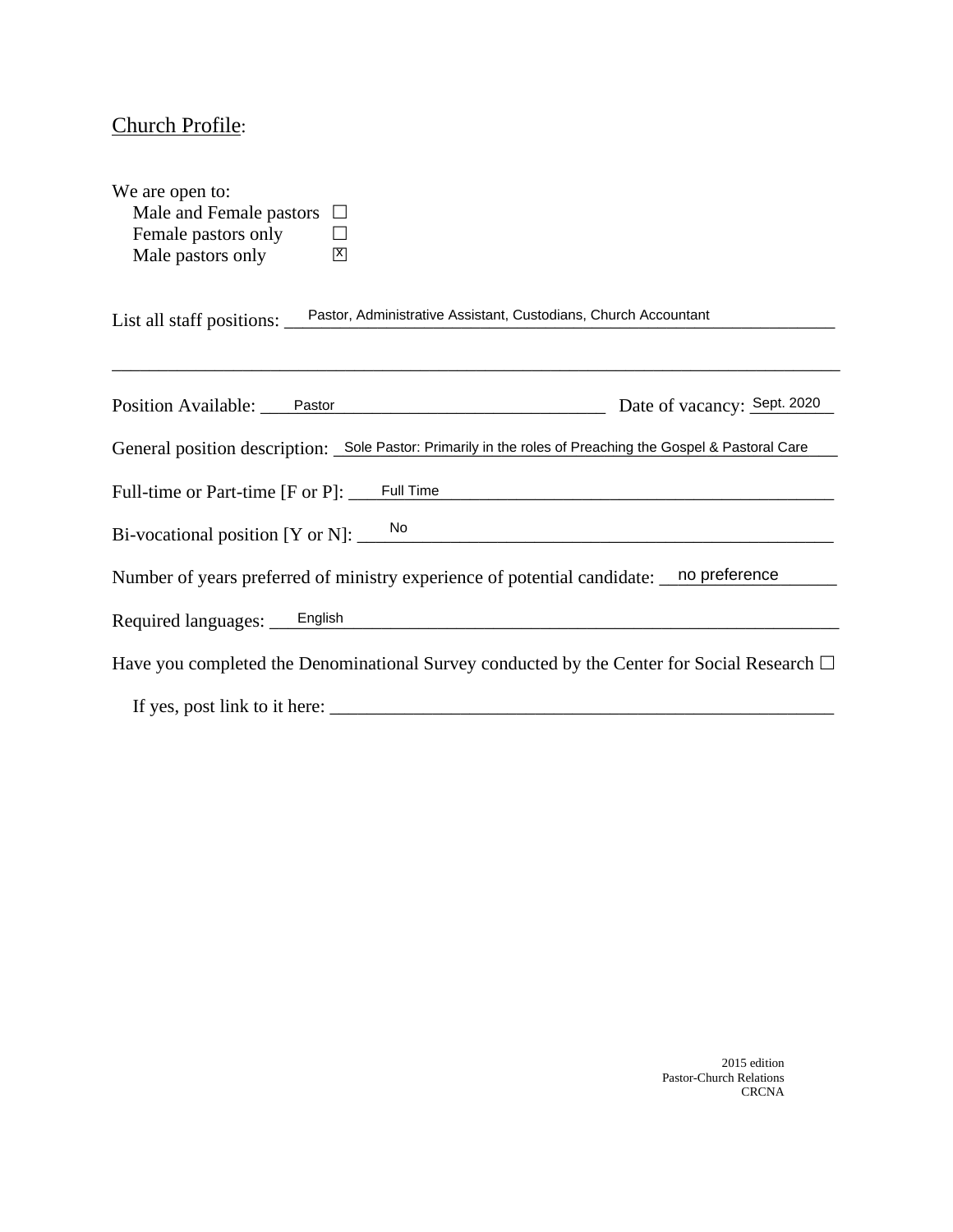#### Church Demographics:

Profile of church members:

Age:

<u>15 % 0-11 11 % 12-18 7 % 19-24 16 % 25-34 10 % 35-49</u>

 $\underline{17}$  % 50-64 24 % 65+

Occupation:

13 % Business 9 % Professional 13 % Trades 6 % Stay-at-home parent

7 % Agriculture 37 % Retired 4 % Student 11 % Other

Percentage of members belonging to the congregation:

Less than 5 years  $17 \degree$ %

5-10 years  $12 \frac{ }{8}$ 17<br>12<br>71

10 or more years  $\frac{71}{8}$ %

Racial/Ethnic composition of congregation and surrounding community: <u>caucasian</u>

\_\_\_\_\_\_\_\_\_\_\_\_\_\_\_\_\_\_\_\_\_\_\_\_\_\_\_\_\_\_\_\_\_\_\_\_\_\_\_\_\_\_\_\_\_\_\_\_\_\_\_\_\_\_\_\_\_\_\_\_\_\_\_\_\_\_\_\_\_\_\_\_\_\_\_\_\_\_

Composition of congregation: Mono-Cultural Multi-Cultural Specific Ethnicity (specify: \_\_\_\_\_\_\_\_\_\_\_) x

List the last three persons in this position:

1. Rev. Vern Swierenga 2012-2020

2. Rev. Ron DeYoung 2000-2011

3. Rev. Steve Sytsma 1994-1999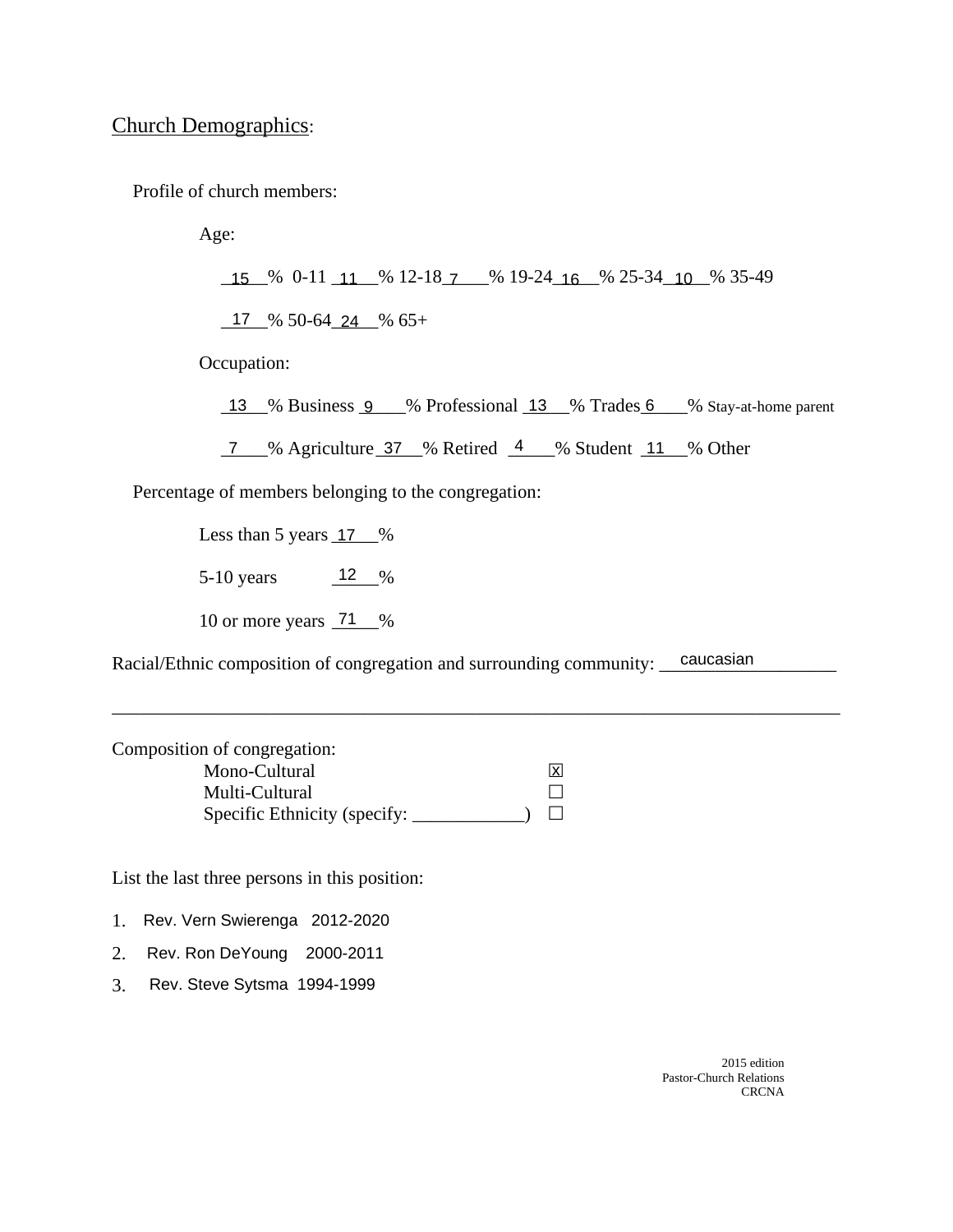#### Worship:

How are members involved in planning and participation in the liturgy/worship?

The worship committee, comprised of lay persons in the congregation with a liaison from the consistory, plans the liturgy/worship. Lay persons are involved in leading liturgies, call to worships and prayers during some services. Some services are lead by a worship team comprised of lay persons. We also have a choir which takes part in services periodically which is lead by a lay person. There is a team of tech support indiviuals who take care of sound and power point for the services.

Describe the worship services in your church:

Our twice weekly worship services are largely traditional. They are Pastor lead and use solely organ and piano the majority of the time. We do have two services per month which are lead by a worship/praise team where more contemporary music is used. These services incorporate other musical instruments such as the keyboard, trumpet, violin, and perhaps an acoustic guitar. Children from ages 3 through kindergarten are able to attend a special program for part of the worship time.

Describe the discipleship practices in your church for all ages of members and attenders:

We have programs in place for all age groups. Sunday school and Catechism classes take place after the morning worship service. GEMS and Cadets groups meet the 1st & 3rd Wednesdays of the month. Thrive is a middle school youth group which meets the 2nd & 4th Sundays of the month. Our High school Youth Group meets each 2nd & 4th Wednesday. Other groups for adults include: Family Life Ministries, Ladies' Bible Study, Men's Bible Study, Priscilla Circle, Prime Timers, and the Ladies' Project Day group. These groups meet for study and fellowship weekly or monthly.

#### Building/Financial:

| \$376,000.00<br>Present annual budget:                                 |                                                                 |  |
|------------------------------------------------------------------------|-----------------------------------------------------------------|--|
| Last year's annual budget: \$370,000.00                                |                                                                 |  |
| Percentage of financial obligations met (last complete year reported): |                                                                 |  |
| <b>Budget</b>                                                          | 100%                                                            |  |
| <b>Denominational Ministry Shares</b>                                  | 100%                                                            |  |
| <b>Classical Ministry Shares</b>                                       | 100%                                                            |  |
| Amount contributed above budget and ministry shares: ______ 5-10%      |                                                                 |  |
| $\text{Specify}(\text{optional}):$                                     |                                                                 |  |
|                                                                        |                                                                 |  |
| Facilities:                                                            |                                                                 |  |
| Describe facilities:                                                   | Church building, parsonage, and auxiliary building (The Branch) |  |
|                                                                        |                                                                 |  |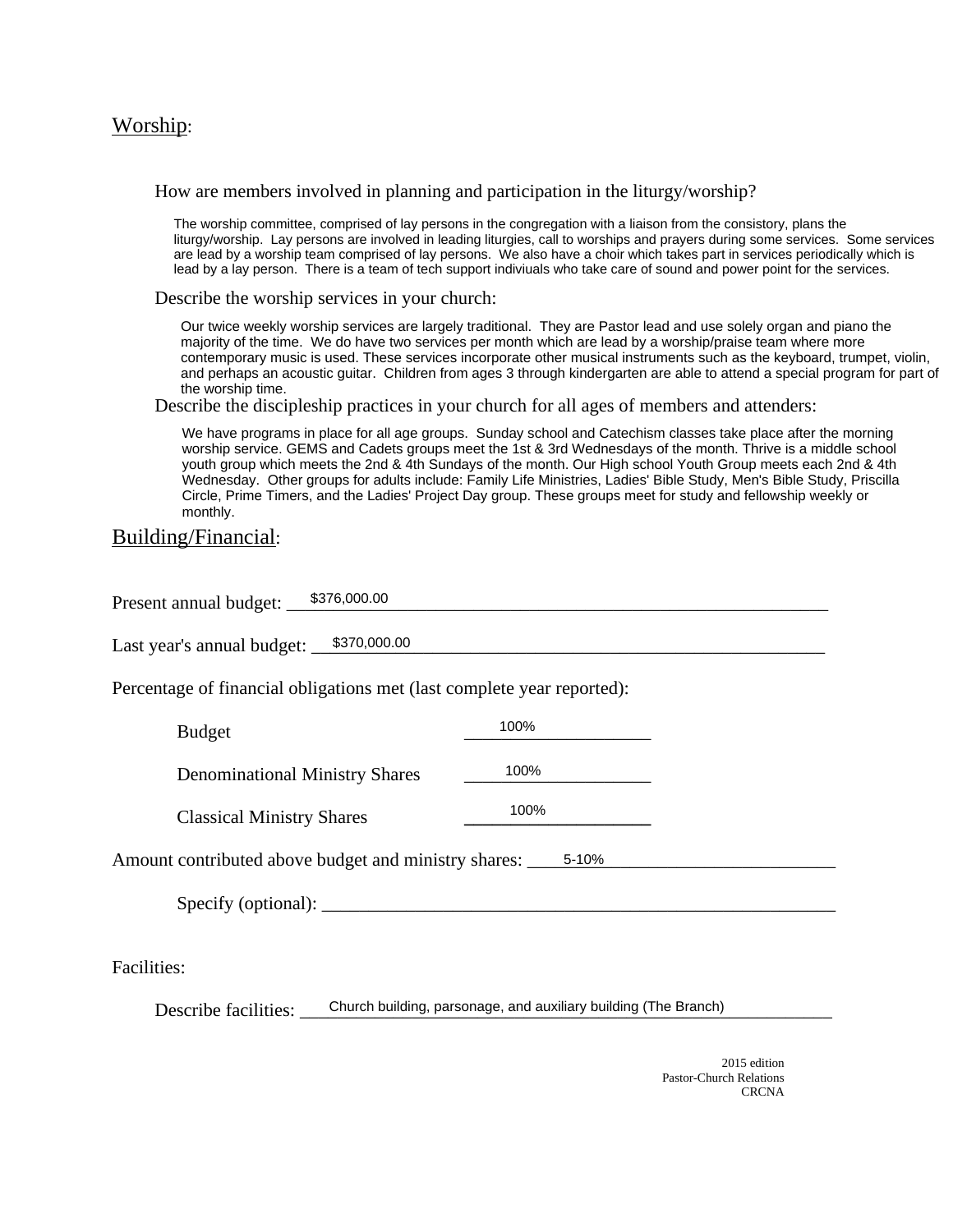Are your buildings adequate for your ministries?

 $Yes\_ \times$  No

If no, please explain:

Is a building program projected?

Yes\_\_\_\_\_ No\_\_\_\_\_  $No<sub>x</sub>$ 

If yes, describe what and when:

Does the church own a parsonage?

 $Yes\_X$  No

Location of office or study: The Pastor's office/study is located in our auxiliary building, The Branch.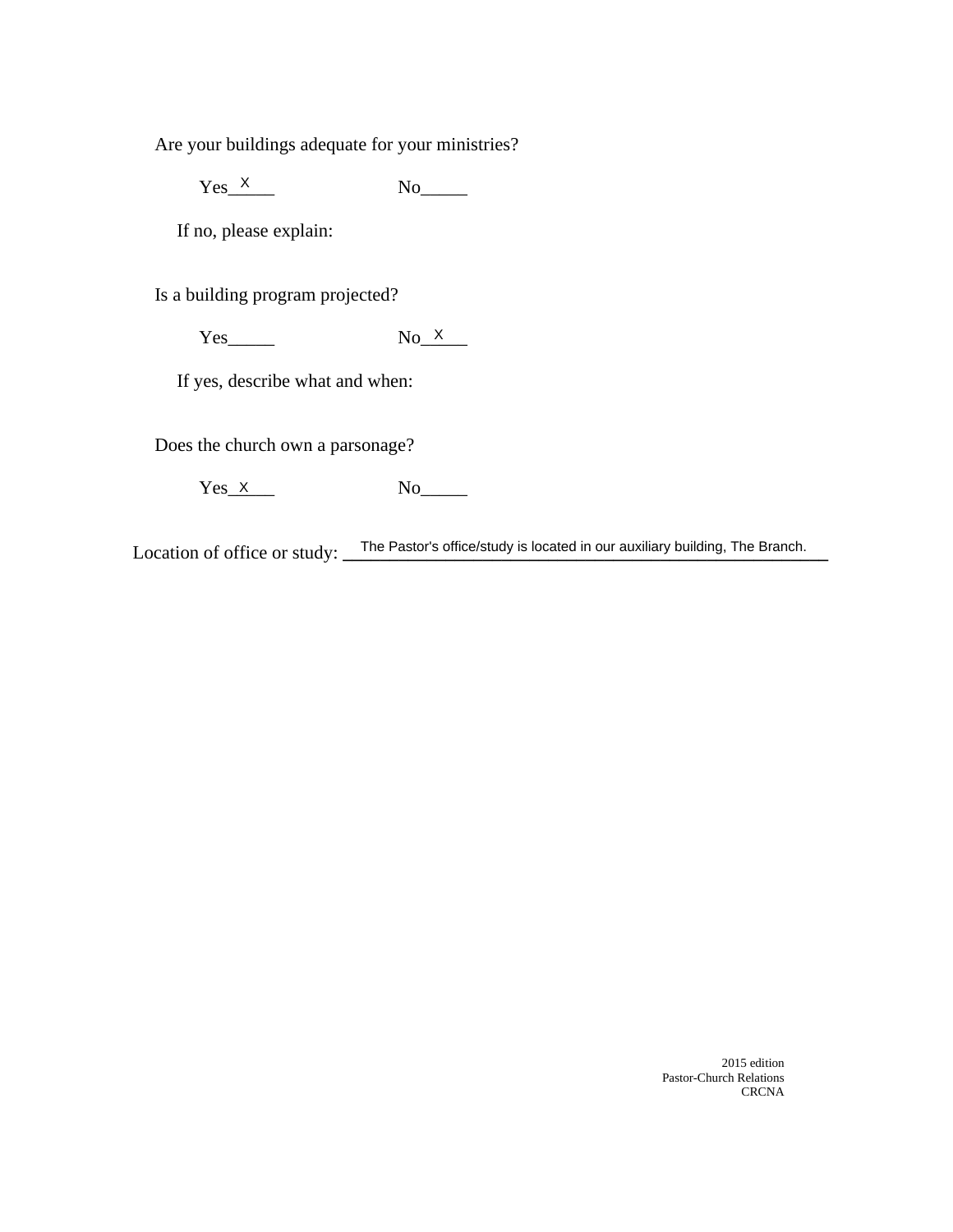# Compensation:

|             | Compensation Survey for our area:  | $\boxtimes$                                                                 | The salary range we are prepared to offer our new pastor is based on the CRC Minister |  |  |  |
|-------------|------------------------------------|-----------------------------------------------------------------------------|---------------------------------------------------------------------------------------|--|--|--|
|             |                                    |                                                                             |                                                                                       |  |  |  |
|             |                                    | The average annual increase for this position over the past three years is: |                                                                                       |  |  |  |
|             |                                    | $\frac{\text{S}}{\text{S}}$ or $\frac{\text{S}}{\text{S}}$ or               | 3 $%$                                                                                 |  |  |  |
| Housing:    |                                    |                                                                             |                                                                                       |  |  |  |
|             | $\Box$ Housing allowance           |                                                                             |                                                                                       |  |  |  |
|             | $\Box$ Parsonage only              |                                                                             |                                                                                       |  |  |  |
|             | $\boxtimes$ Either of the above    |                                                                             |                                                                                       |  |  |  |
|             | Benefits and expenses:             |                                                                             |                                                                                       |  |  |  |
| $\mathbf X$ | Pension                            |                                                                             |                                                                                       |  |  |  |
| 区           | Medical insurance                  |                                                                             |                                                                                       |  |  |  |
| $\perp$     | Life insurance                     |                                                                             |                                                                                       |  |  |  |
| П           | Social Security or Canada Pension  |                                                                             |                                                                                       |  |  |  |
| K           | Travel/mileage                     |                                                                             |                                                                                       |  |  |  |
| X           | <b>Continuing Education funds</b>  |                                                                             |                                                                                       |  |  |  |
| - 1         | Continuing Education time allotted |                                                                             |                                                                                       |  |  |  |
|             | Sabbatical policy in place         |                                                                             |                                                                                       |  |  |  |
|             | $3+$                               | Annual vacation (# weeks)                                                   |                                                                                       |  |  |  |
|             |                                    |                                                                             |                                                                                       |  |  |  |

\*A Covenant Giving Program is available for parents wishing to send their children to Christian school.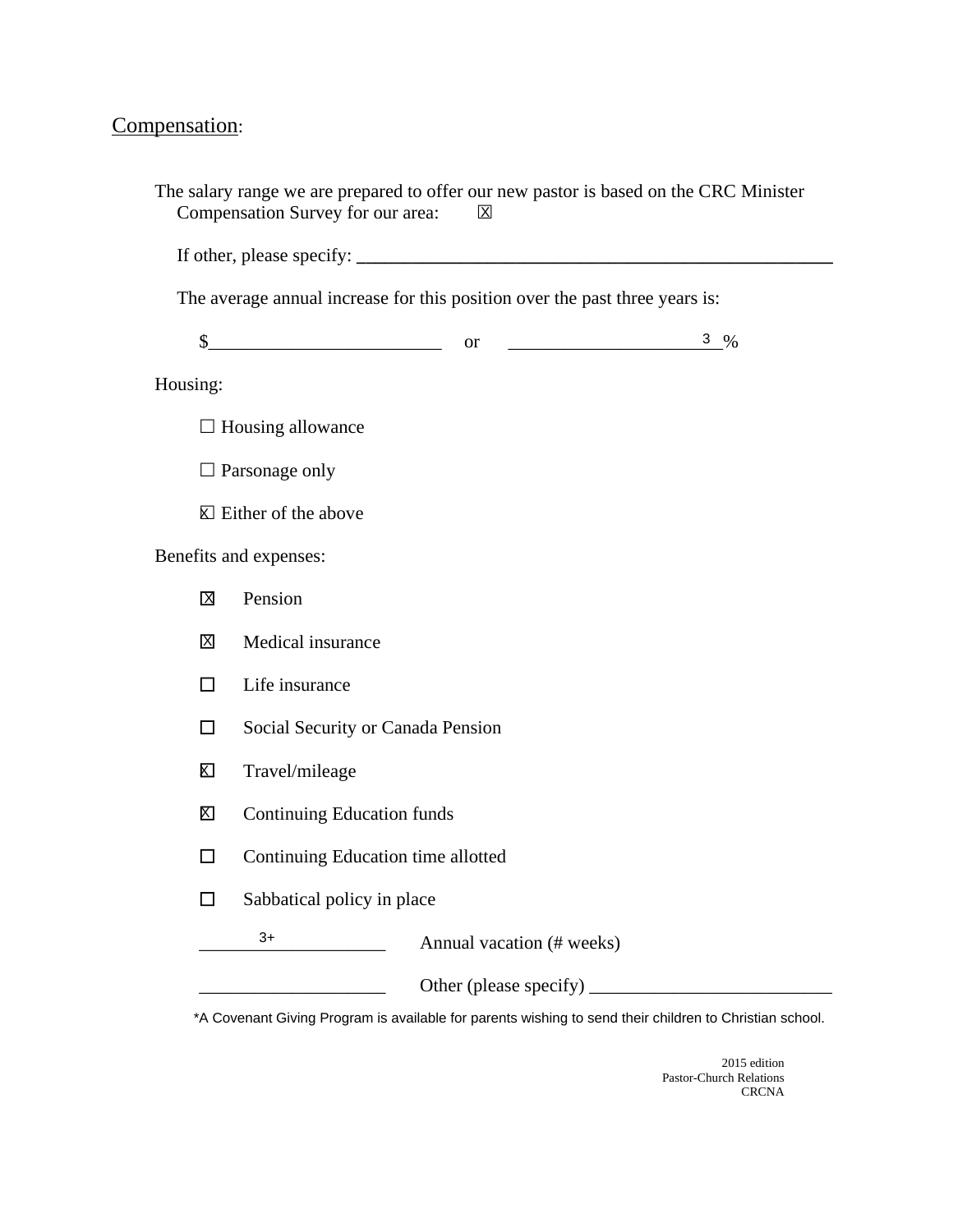# Church Characteristics:

### *[Check which one(s) are closest to your church's characteristics]*

|                | Presently, the FOCUS OF OUR CHURCH'S MINISTRY is                                    |                                               |                                                                                        |                                                     |                                                     |
|----------------|-------------------------------------------------------------------------------------|-----------------------------------------------|----------------------------------------------------------------------------------------|-----------------------------------------------------|-----------------------------------------------------|
|                | The community<br>exclusively                                                        | primarily                                     | The community The community and<br>current members /<br>participants equally           | Current members<br>/ participants<br>primarily      | Current<br>members<br>/ participants<br>exclusively |
| External       |                                                                                     |                                               |                                                                                        | $X \sim$                                            | Internal                                            |
|                | In our church, the WORSHIP SERVICE IS DESIGNED FOR                                  |                                               |                                                                                        |                                                     |                                                     |
|                | Designed for<br>unchurched                                                          | Emphasis on<br>unchurched                     | Unchurched and<br>believers                                                            | Emphasis on<br>believers                            | Designed for<br>believers                           |
|                |                                                                                     |                                               |                                                                                        | X                                                   | Churched                                            |
|                | In our church, the STYLE OF MUSIC used in the worship service is<br>Contemporary    | Mostly<br>contemporary                        | Blended                                                                                | Mostly<br>traditional                               | Traditional                                         |
| Contemporary   |                                                                                     |                                               | X.                                                                                     |                                                     | Traditional                                         |
| Congregational | In our church, LEADERSHIP is generally provided by the<br>leaders                   | leaders                                       | Predominantly lay Frequently lay Lay leaders and<br>pastoral staff share<br>leadership | Lay leaders function<br>under the pastoral<br>staff | Predominantly<br>pastoral staff<br>Pastoral         |
| Members        |                                                                                     |                                               |                                                                                        | $\mathsf{X}$                                        | staff                                               |
|                | Our church seeks to ENCOURAGE SPIRITUAL GROWTH through<br>No specific<br>ministries | Ministries for a Ministries for<br>few groups | selected groups                                                                        | Ministries for<br>most groups                       | Ministries for all<br>groups                        |
| Informal       |                                                                                     |                                               |                                                                                        |                                                     | $x \sim$<br>Formal                                  |
|                | In our church, EVANGELISM STRATEGIES AND METHODS are<br>Predominantly<br>unplanned  | Generally<br>unplanned                        | Equal<br>emphasis                                                                      | Generally<br>planned<br>planned                     | Predominantly                                       |
| Unplanned      |                                                                                     |                                               |                                                                                        | X                                                   | Planned                                             |
|                |                                                                                     |                                               |                                                                                        |                                                     |                                                     |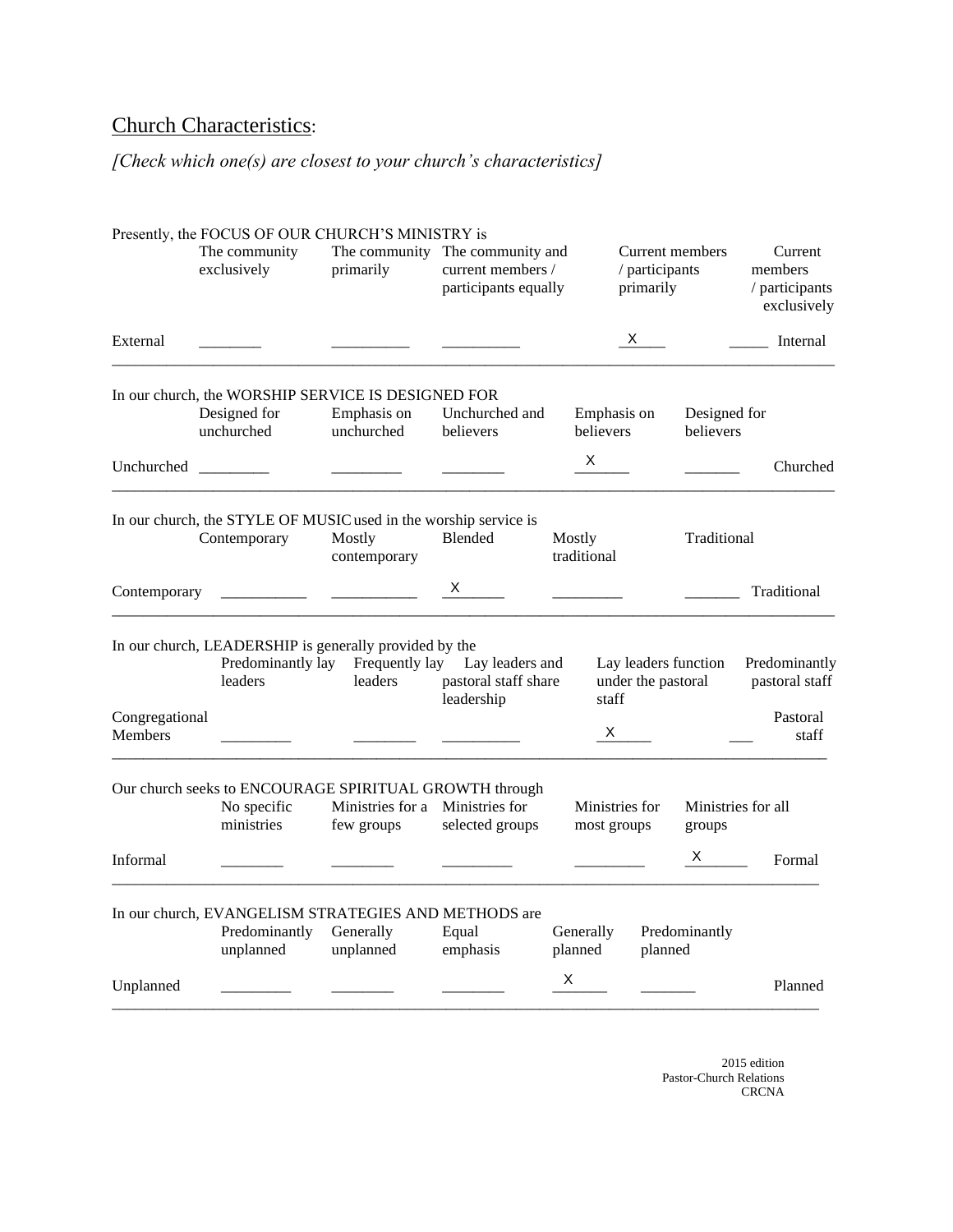|                        | Our church is representative of the ECONOMIC DIVERSITY of our community                                  |                                         |                              |                  |                 |                          |                                  |
|------------------------|----------------------------------------------------------------------------------------------------------|-----------------------------------------|------------------------------|------------------|-----------------|--------------------------|----------------------------------|
|                        | Strongly                                                                                                 | Mostly                                  | Moderately                   | Mildly           |                 | Weakly                   |                                  |
|                        | representative                                                                                           | representative                          | representative               |                  | representative  | representative           |                                  |
| High                   |                                                                                                          |                                         | X                            |                  |                 |                          | Low                              |
| representation         |                                                                                                          |                                         |                              |                  |                 |                          | representation                   |
|                        | Our church is representative of the ETHNIC DIVERSITY of our community                                    |                                         |                              |                  |                 |                          |                                  |
|                        | Strongly<br>representative                                                                               | Mostly<br>representative                | Moderately<br>representative | Mildly           | representative  | Weakly<br>representative |                                  |
| High<br>representation |                                                                                                          |                                         |                              | $\times$         |                 |                          | Low<br>representation            |
|                        | Our church's RESPONSE TO COMPASSION, MERCY, AND JUSTICE NEEDS is<br>Commitment to<br>church-based action | Encouragement of<br>church-based action | personal action              | Church-based and | personal action | Encouragement of         | Commitment to<br>personal action |
| Church-based           |                                                                                                          | X.                                      |                              |                  |                 |                          | Personal                         |
|                        | Our church's MISSIONAL FOCUS is                                                                          |                                         |                              |                  |                 |                          |                                  |
| All local              | Mostly local                                                                                             | global                                  | Equally local and            | Mostly<br>global | All global      |                          |                                  |
| Local                  |                                                                                                          | X                                       |                              |                  |                 |                          | Global                           |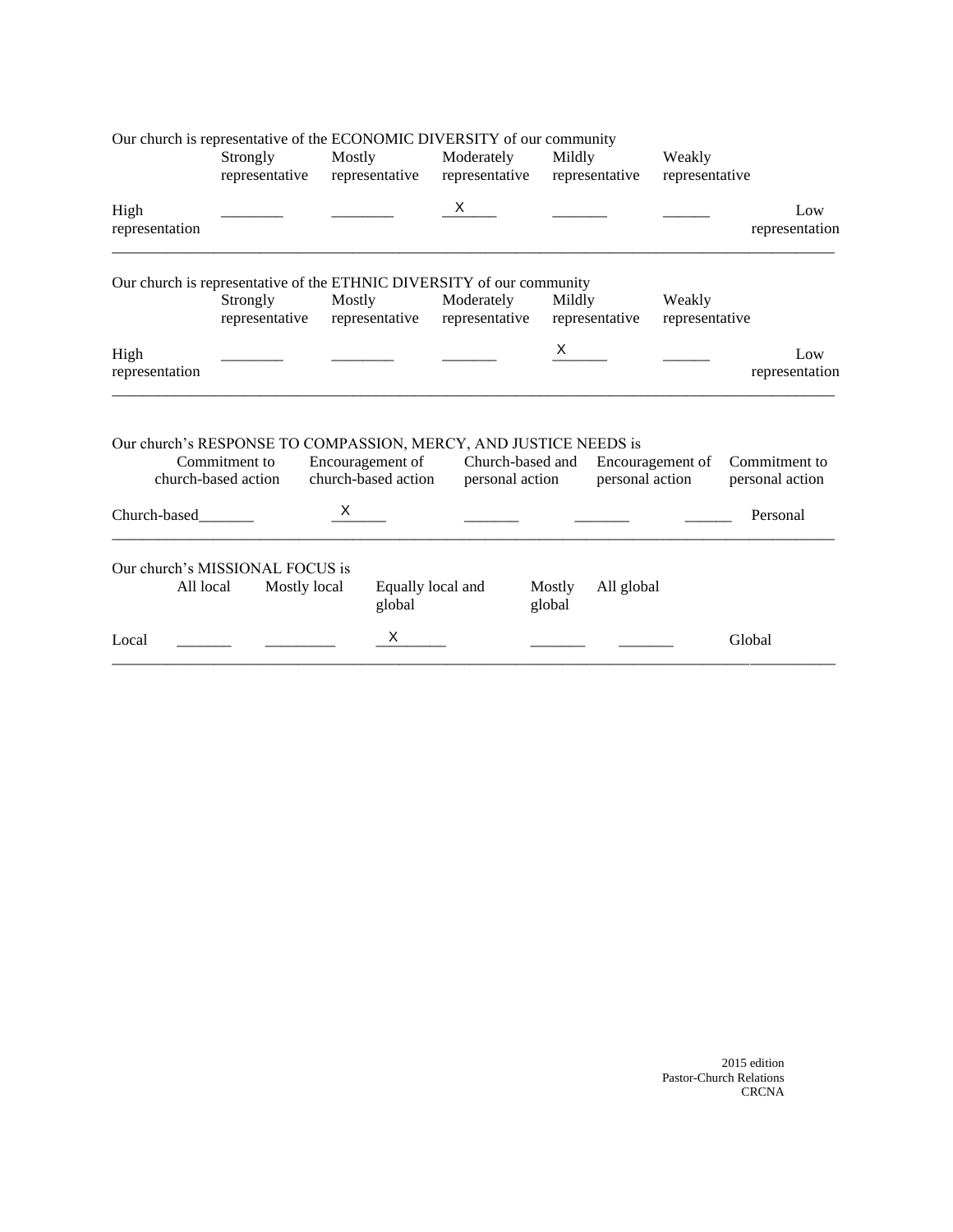#### Narrative:

Do you have a recently articulated mission/vision for ministry? [Y or N] Y Rooted in Faith, Growing in Grace

In what ways does your church participate in ecumenical activities?

We are involved with the Growing Hope Globally crop ministry, various Pro-Life causes (including the Family Life Center in Allendale, MI), joint worship services with other area churches, and also disaster relief trips to areas impacted by natural disasters.

Reflect on your strengths/gifts as a church:

Oakland CRC is a church family that is faithful to God's Word in our worship, teaching, discipling, and outreach. We are a strong, loving family that cares for each other, gathers together, mentors one another, and has a heart for service.

Reflect on your passions as a church:

We are passionate about being a close church family. In both times of celebration and mourning, we are eager to gather with our fellow church members to have fellowship and lend support when needed. As a church we look for ways to be the hands and feet of Jesus in this broken world.

List specific problems with which your congregation struggles:

Connecting with the unchurched, both as a church and on an individual basis. Stepping out of our culture and encouraging evangelism and diversity.

What has been the most interesting and challenging event in the life of your church in the last

three years? Navigating the Covid pandemic and all the ensuing turmoil that has come from that, has definitely been a challenge for our<br>Three years? <sub>congregation.</sub> Unfortunately, we were met with the test of an Article 17 congregation. Unfortunately, we were met with the test of an Article 17 separation during this time, however we were also one of the first area churches to resume our worship services in person and have shown great unity of mind in this challenge. We also had the privilege in the last few years to sponsor a refugee family of 10 from the Congo. This has been another opportunity for us to show our unity and Christian love and we have had many blessings added to the life of our church because of this experience.

List major goals that this congregation has set for itself or opportunities the congregation

anticipates: 1. Becoming more personally involved in Missions, such as taking a group of church members on a Mission trip to Mexico or other places and also having greater contact with our local community and visitors to our church.

2. Giving more support to the Family Life Center and other Pro-Life causes, forming a Pro-Life team. 3. Forming new mentoring programs for young men and women in our church, and also forming small groups to strengthen the bonds between our members.

Describe what being Christians of Reformed accent means to you:

Being Christians of Reformed accent means that we put strong emphasis on the Absolute Sovereignty of God. He has formed a Covenant with us as His children and as His children we are called to build His Kingdom. We are in the world but not of it, called to be the Salt and Light and submit ourselves to His will for our lives.

Describe your understanding of the relationship between the local church and the Christian Reformed denomination:

We understand this relationship in the context of being involved with our local Classis and diligently sending our allotted budget to the denomination.

Identify some of the cultural challenges facing Christians and Christian churches today:

- 1. Keeping the youth engaged and involved in the life of the church. 2. Changes with technology (i.e. live streaming our services)
- 3. Encouraging diversity in our churches. 4. Encouraging in-person worship.

What have been the three most important events in the history of your church?

1. The 125th Anniversary of our church, with a celebration that was held at the community center.

2015 edition Pastor-Church Relations **CRCNA** 2. The building of our auxiliary building ("The Branch") in 2015. This project had great support in the congregation, beginning with about half of the funds being donated and the remainder of the debt being paid off in 3 years.

3. The sponsoring of the Shindano family (the refugee family from the Congo).

4. Oakland CRC has had a number of members follow the call into ministry or missions work.